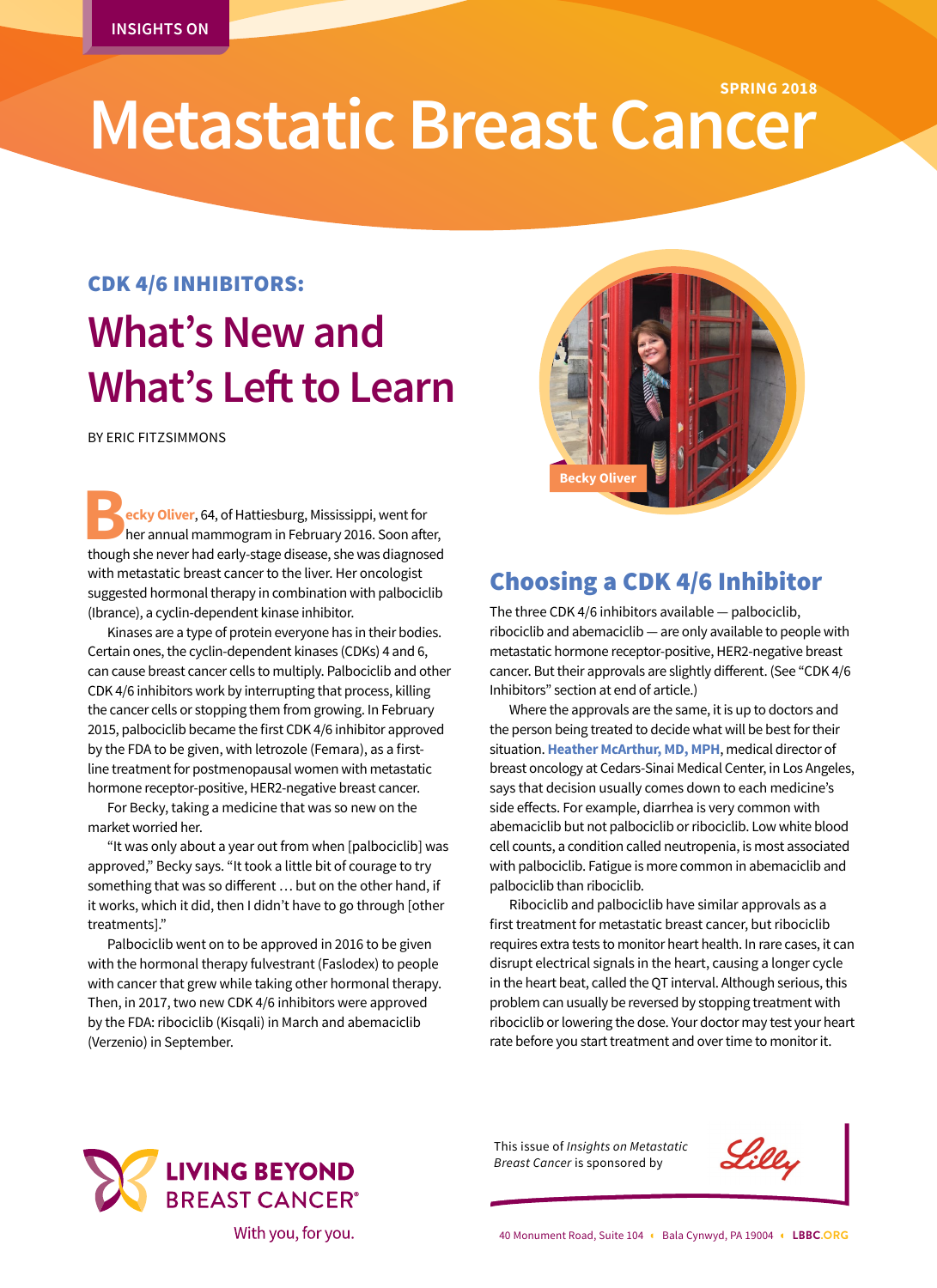**Mary Lynn Wekenmann**

Some people may take hormonal therapy alone to start, and if the disease grows, their doctors may recommend changing to a different hormonal therapy

with a CDK 4/6 inhibitor, Dr. McArthur says. But CDK 4/6 inhibitors

are becoming more common as the first

treatment for people like Becky, who never had breast cancer before. Studies of CDK 4/6 inhibitors with hormonal therapy show a near doubling of progression-free survival — how long a cancer goes without growing — as a first treatment for metastatic breast cancer over hormonal therapy alone. And Dr. McArthur says CDK 4/6 inhibitors with hormonal therapy work particularly well in certain people, such as those whose first breast cancer diagnosis is metastatic disease.

The CDK 4/6 inhibitors are similar to each other in structure but work in your body slightly differently. Abemaciclib, for example, is the only CDK 4/6 inhibitor FDA approved to be given alone and taken continuously. Ribociclib and palbociclib have been approved with hormonal therapy and are taken in 4-week cycles that include a week-long break.

Abemaciclib affects CDK 4 more than CDK 6, which may account for some ways it differs from the other two medicines, says **Sarah Mougalian, MD**, an assistant professor of medicine at Yale Cancer Center, in New Haven, Connecticut.

Researchers don't know yet if another CDK 4/6 inhibitor can be given after one has stopped working but the possibility is being explored in trials.

### Why They Are Important

CDK 4/6 inhibitors have not been around long enough for researchers to know if they extend people's lives. But Dr. McArthur says the medicines have shown important gains in progression-free survival. The phase III PALOMA-2 trial found people were able to stay on palbociclib in combination with letrozole for a median 24.8 months without the cancer progressing, compared to 14.5 months with letrozole alone.

"It represents a major innovation in the treatment of hormone receptor-positive metastatic breast cancer," Dr. McArthur says.

Palbociclib with letrozole is the only treatment Becky has known. She has taken that combination for the last 2 years, and has had no evidence of disease since spring 2016.

"I'm thinking [my experience] is as good as it can get under the circumstances. I certainly wish I didn't have this diagnosis, but considering that I do, I think that my quality of life is very good," she says.

Progression-free survival can be important because it may allow you to live better for a longer time without growth of the disease, says Dr. Mougalian.

"We have an arsenal of medications [for metastatic breast cancer] and once you use up something in the arsenal you can't really go back to it. So the longer you can stay on one combination, the better you can do," Dr. Mougalian says.

### Side Effects

An exciting thing about CDK 4/6 inhibitors is that side effects tend to be less severe compared to chemotherapy. Becky has faced minor side effects. Others may experience more challenging ones. Fatigue and neutropenia, which can increase risk of infection, are common. Abemaciclib often causes diarrhea, but it is rarely severe and can be treated, Dr. McArthur says. Doctors may recommend an antidiarrheal such as loperamide (Imodium) at the first sign of diarrhea.

**Mary Lynn Wekenmann**, 70, of Elma, New York, was diagnosed with metastatic breast cancer in 2016. She has taken palbociclib since September of that year, alongside an aromatase inhibitor.

Mary Lynn is happy the treatment has worked for over a year, and she doesn't mind the few side effects she feels. Still, blood tests showed her white blood cell counts were low. Mary Lynn's doctors worked around the problem by changing her dose. After a couple adjustments, they settled on a reduced schedule: She takes palbociclib every other week instead of the recommended 3 weeks on and 1 week off. This has brought her counts to an acceptable, though still low, level.

Dr. McArthur says such changes in dose are common to deal with side effects. In at least one study, more than 40 percent of people on abemaciclib had their dose changed.

### Cost

One barrier to treatment is cost. One cycle, or 28 days, of treatment with palbociclib or ribociclib can cost over \$10,000. Abemaciclib is about \$5,000. Even with insurance, the co-pay can be hundreds of dollars every month.

Some people, like Becky, are able to get help from the company that makes the medicines. The makers of palbociclib, ribociclib and abemaciclib each have co-pay assistance programs on their websites for each medicine.

Not everyone is eligible for these programs. Mary Lynn's family's income is too high to qualify, but the monthly co-pays of between \$300 and \$700 she's paid during her treatment with palbociclib remain a strain on her family's finances.

### The Future of CDK 4/6 Inhibitors

No new CDK 4/6 inhibitors are expected to be approved in the near future. But trials of approved medicines continue to look at who may benefit and from what combinations.

Results from the MONALEESA-7 trial showed ribociclib could help women who haven't been through menopause or who may not have finished menopause go longer without metastatic cancer growing. This could open this treatment to younger women who have not been included in many FDA approvals for CDK 4/6 inhibitors so far. In the study ribociclib was given with hormonal therapy and ovarian suppression, medicine to stop periods and prevent the ovaries from working.

Meanwhile, the PALLAS trial and the monarchE trial are testing if the addition of CDK 4/6 inhibitors to hormonal therapy works in early-stage breast cancer. Researchers are also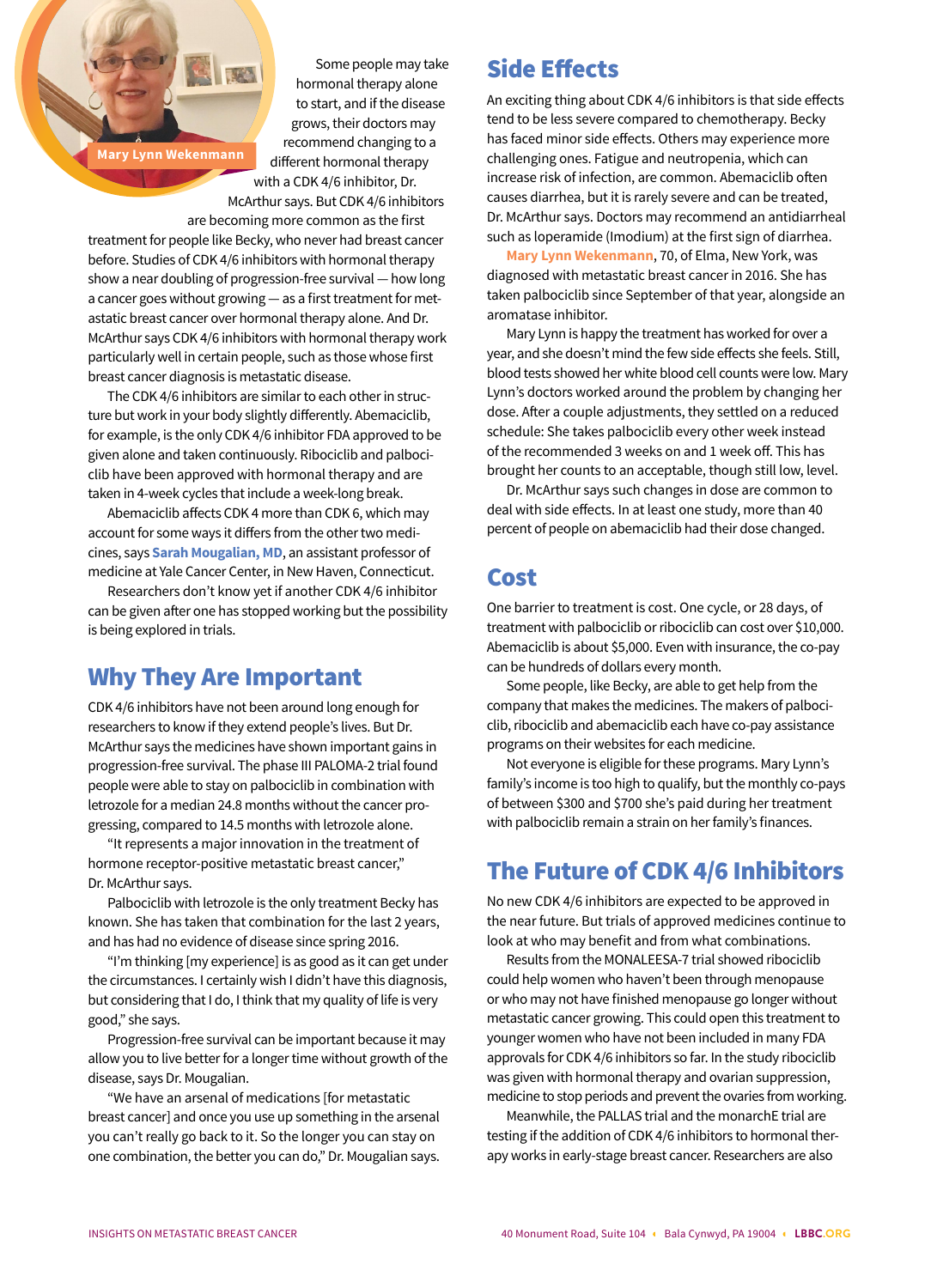studying whether CDK 4/6 inhibitors help immunotherapy medicines work better. If you are interested in joining a clinical trial visit clinicaltrials.gov or lbbc.org/metastatic-trial-search.

"They are complicated medications, and I think that we are on the cusp of understanding broader combinations," says Dr. McArthur.

### **CDK 4/6 INHIBITORS**

**metastatic-breast-cancer-treatments-lbbc** *These medicines treat metastatic hormone receptor-positive, HER2-negative breast cancer:*

#### ABEMACICLIB (VERZENIO)

- **f** For all women. Taken with fulvestrant if cancer has grown despite hormonal therapy given for early-stage or metastatic breast cancer.
	- $\triangleright$  One 150mg tablet, taken twice every day with no cycle breaks.
- **C** For all women and men. Taken alone if the cancer has grown after treatment with hormonal therapy and chemotherapy.
	- $\triangleright$  One 200mg tablet, taken twice every day with no breaks.
- For postmenopausal women. Taken with an aromatase inhibitor as first-line treatment.
	- $\triangleright$  One 150mg tablet, taken twice every day with no cycle breaks.

### PALBOCICLIB (IBRANCE)

- **f** For postmenopausal women. Taken with an aromatase inhibitor as first-line treatment.
- For all women. Taken with fulvestrant if breast cancer has grown during treatment with

hormonal therapy (either during treatment for early-stage or metastatic breast cancer).

 One 125mg tablet taken once daily for 3 weeks, followed by a 1-week break.

### RIBOCICLIB (KISQALI)

- **G** For postmenopausal women. Taken with an aromatase inhibitor as first-line treatment.
- Three 200mg tablets, taken once daily for 3 weeks, followed by a 1-week break.

Learn about financial support for Ibrance at 1-844-942-7262, for Kisqali at 1-800-282-7630 and for Verzenio at 1-844-837-9364

## BEING ACTIVE TOGETHER: **A Q&A With Matt Hines**

BY ERIC FITZSIMMONS



**Matt and April Hines**, of Chattanooga, Tennessee, went on their first date in December 2011, and just a month later April was diagnosed with early-stage breast went on their first date in December 2011, and just cancer. They dated through her treatments and, in the years that followed, got engaged, and then married. But just a few months into their marriage, in January 2016, doctors found that April had stage IV breast cancer.

Matt, 36, and April, 37, had always been active people, and as April turned her energy toward breast cancer advocacy, Matt was there with her. In 2016 April was trained as a volunteer with Living Beyond Breast Cancer's Hear My Voice program, educating people in her community about metastatic breast cancer. In 2018 she returned to continue that service as a Hear My Voice Alumni volunteer. Together, Matt and April have attended seven breast cancer conferences since 2016, including LBBC conferences in Memphis and Philadelphia.

**education.webmd.com/**

VISIT

to learn more about this topic from the interactive online tool "I Have Metastatic Breast Cancer: What Are My Options?" developed by LBBC, Medscape Education/WebMD Education and SHARE